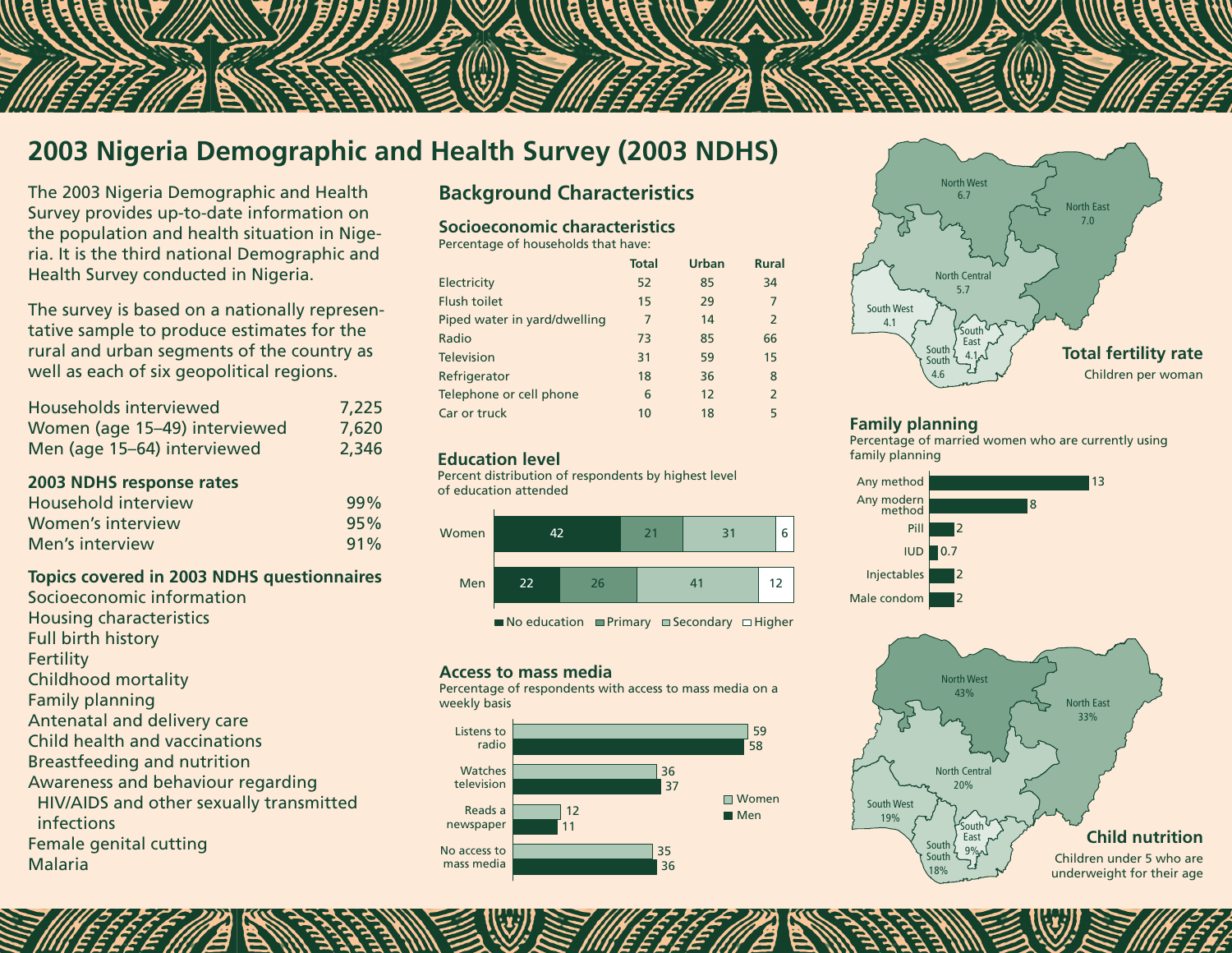### **…in terms of family planning?**



Current use of modern family planning among married women

#### **…in terms of infant mortality?**



Five years preceding survey, deaths per 1,000 live births

## **…in terms of vaccination coverage?**



Percentage of children 12–23 months with all basic vaccinations

\* All data from the Burkina Faso, Ghana, and Kenya 2003 DHS surveys are preliminary.

**How does Nigeria compare...** For additional information on the results of the 2003 Nigeria Demographic and Health Survey, please contact:

#### **In Nigeria:**

National Population Commission Plot 2031 Olusegun Obasanjo Way, Zone 7 Wuse PMB 0281 Abuja Nigeria Telephone: (234) 09 523-9173 Fax: (234) 09 523-1024

### **In USA:**

MEASURE *DHS+* ORC Macro 11785 Beltsville Drive Calverton, MD 20705 USA Telephone: 301-572-0200 Fax: 301-572-0999 www.measuredhs.com

# **2003 Nigeria Demographic and Health Survey (2003 NDHS)**

# **Fact Sheet**



**Nigeria**

The 2003 NDHS was conducted by the National Population Commission (NPC).

ORC Macro provided technical assistance in the design, implementation and analysis of the survey. Funding was provided by the U.S. Agency for International Development (USAID).